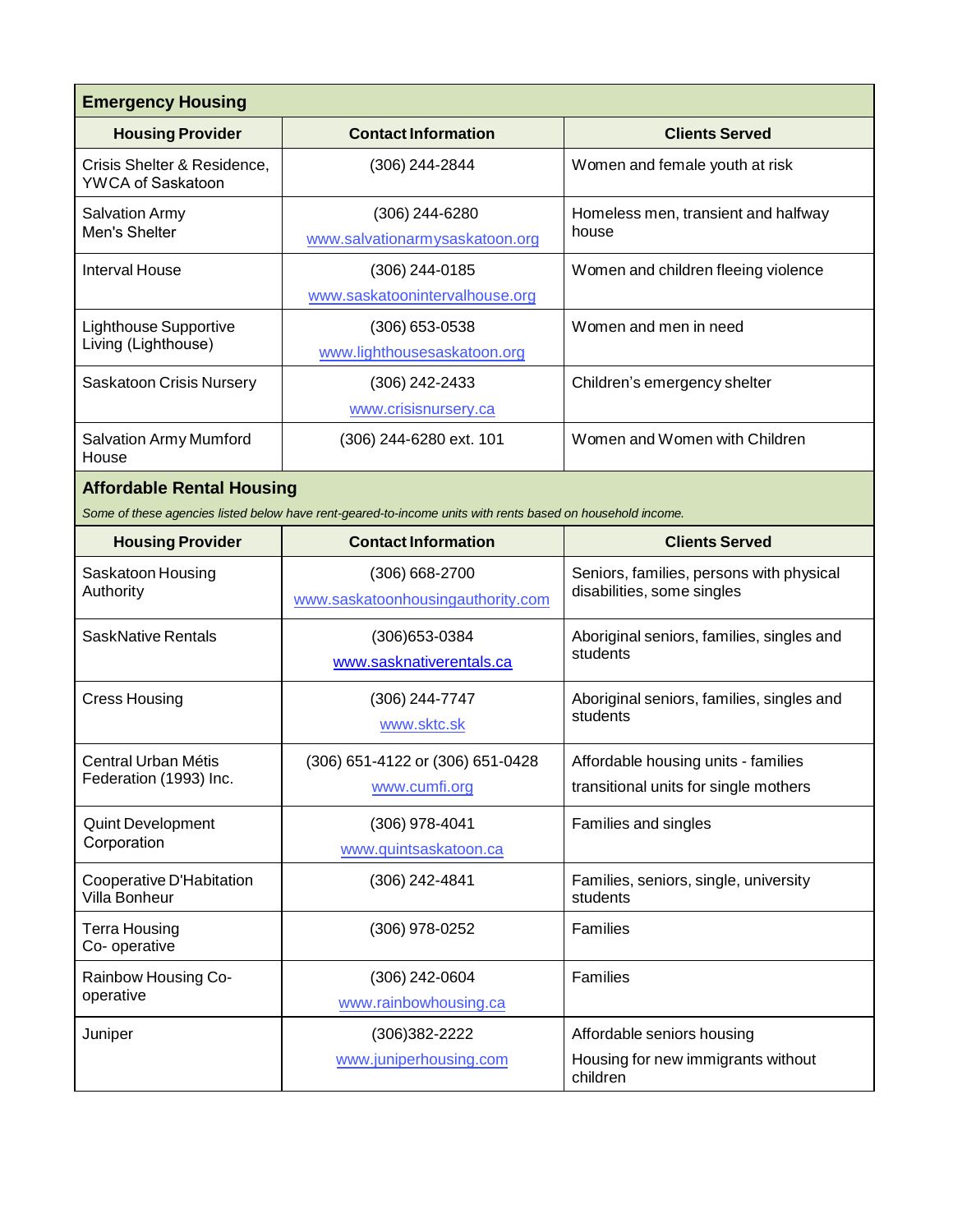| Jubilee Residences                                                                                                | $(306)$ 955-0234<br>www.jubileeresidence.ca                                                                          | Seniors                                                                                            |
|-------------------------------------------------------------------------------------------------------------------|----------------------------------------------------------------------------------------------------------------------|----------------------------------------------------------------------------------------------------|
| Westgate Heights<br><b>Attainable Housing</b>                                                                     | $(306)$ 382-6512                                                                                                     | Large families                                                                                     |
| Innovative Residential Inc.                                                                                       | $(306)$ 500-7655<br>Website: www.innovativeresidential.ca<br>Email: rentals@innovativeassets.ca                      | Families, couples, singles                                                                         |
| <b>Stewart Properties</b><br>Holdings                                                                             | (306) 244-7368<br>www.stewartproperties.ca                                                                           | Singles, couples and families                                                                      |
| Private rental housing units<br>(with rents less than \$750 -<br>affordable to households<br>earning \$30,000/yr) | See your local newspaper or web-<br>sites like www.places4rent.com,<br>www.sublet.com, or<br>www.saskatoon.kijiji.ca | Families, singles, seniors, students                                                               |
| Co-operative:<br><b>D'Habitation</b><br>Villa Bonheur                                                             | (306) 242-4841                                                                                                       | Families, singles, seniors, students                                                               |
| <b>Seniors' Supportive Housing</b>                                                                                |                                                                                                                      |                                                                                                    |
| <b>Housing Provider</b>                                                                                           | <b>Contact Information</b>                                                                                           | <b>Clients Served</b>                                                                              |
| Abbeyfield House                                                                                                  | $(306)$ 934-0036<br>www.abbeyfieldsaskatoon.ca                                                                       | Seniors                                                                                            |
| <b>Elmwood Residences</b><br>Incorporated                                                                         | $(306)$ 374-5151                                                                                                     | Persons with intellectual disabilities                                                             |
| <b>Circle Drive Place</b>                                                                                         | $(306)$ 955-2211<br>www.circledriveplace.                                                                            | Independent living for seniors                                                                     |
| <b>McClure Place</b>                                                                                              | (306) 955-7677                                                                                                       | Affordable housing for seniors                                                                     |
| KC Charities, Columbian<br>Manor & Columbian Place                                                                | (306) 373-8160 or (306) 373-8161                                                                                     | Assisted living and affordable housing for<br>seniors                                              |
| LutherCare Communities                                                                                            | $(306) 664 - 0300$<br>www.luthercare.com                                                                             | Persons with high health support needs<br>as well provides supported independent<br>senior housing |

|                                                         | www.luthercare.com | as well provides supported independent<br>senior housing                                            |
|---------------------------------------------------------|--------------------|-----------------------------------------------------------------------------------------------------|
| Saskatoon Mennonite<br>Care Services - Bethany<br>Manor | (306) 242-9019     | supported independent living and<br>independent housing for seniors, private<br>personal care homes |
| Private Personal<br>Care Homes                          | (306) 655-4346     | Persons with high health or mental health<br>support needs                                          |
| Elim Lodge                                              | (306) 955-0488     | Seniors 55 plus<br>(independent and assisted living)                                                |